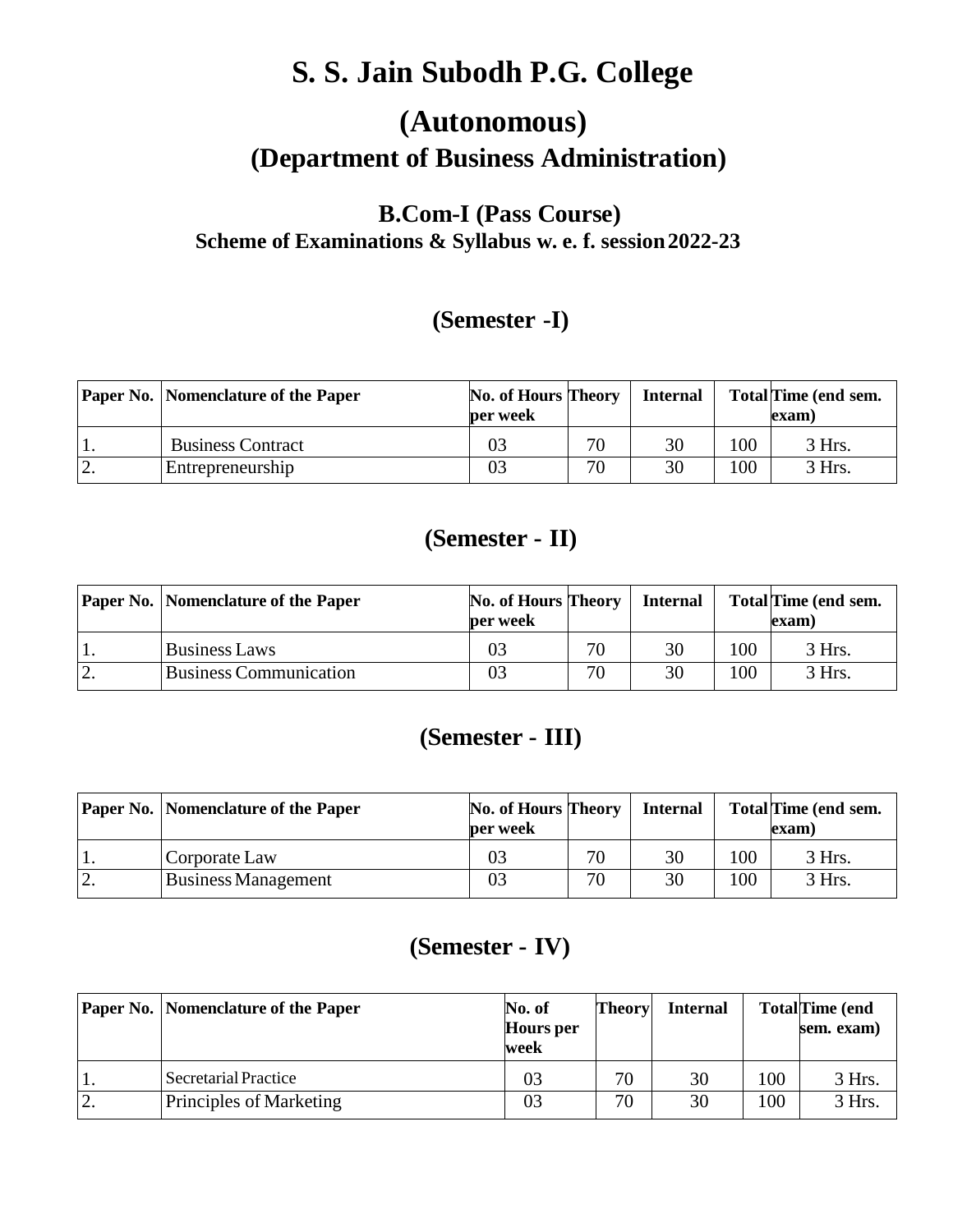# **S. S. Jain Subodh P.G. College**

# **(Autonomous) (Department of Business Administration)**

# **B.Com-I (Pass Course)**

| $D$ unout - $\mathbf{v}$ / |                                              |                                        |    |                 |     |                               |  |
|----------------------------|----------------------------------------------|----------------------------------------|----|-----------------|-----|-------------------------------|--|
|                            | <b>Paper No.   Nomenclature of the Paper</b> | <b>No. of Hours Theory</b><br>per week |    | <b>Internal</b> |     | Total Time (end sem.<br>exam) |  |
|                            | <b>Functional Management</b>                 | 03                                     | 70 | 30              | 100 | 3 Hrs.                        |  |
| ، ب                        | Advertising and Sales Promotion              | 03                                     | 70 | 30              | 100 | 3 Hrs.                        |  |

## **(Semester -V)**

## **(Semester - VI)**

| Paper No. | <b>Nomenclature of the Paper</b>       | <b>No. of Hours Theory Internal Total</b><br>per week |    |    |     | Time (end<br>sem. exam) |
|-----------|----------------------------------------|-------------------------------------------------------|----|----|-----|-------------------------|
|           | Business Ethics & Corporate Governance | 03                                                    | 70 | 30 | 100 | 3 Hrs.                  |
|           | E-Commerce                             | 03                                                    | 70 | 30 | 100 | 3 Hrs.                  |
|           |                                        |                                                       |    |    |     |                         |

## **Examination Question Paper Pattern for all semester Exams**

### **Attempt all questions**

| $10 * 1$ Mark - 10                     |
|----------------------------------------|
|                                        |
| -45                                    |
| $-70$                                  |
| $-30$                                  |
| $-100$                                 |
| 40                                     |
| $5 * 3$ Marks - 15<br>$3 * 15$ Marks - |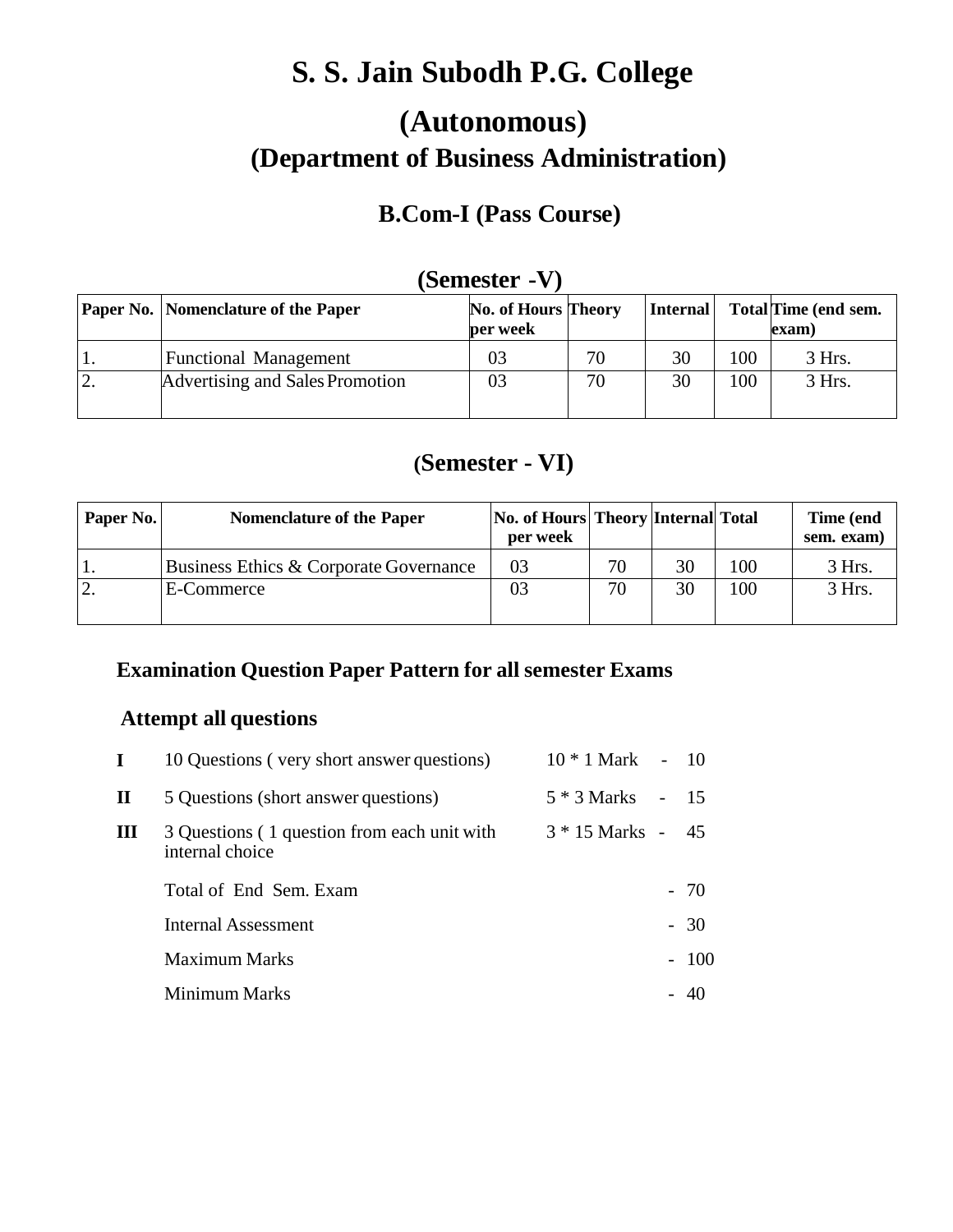### **Department of Business Administration**

## **Semester I**

### **Paper I Business Contract**

| Time: 3 Hours | <b>Theory Marks:</b>   | 70        |
|---------------|------------------------|-----------|
|               | <b>Internal Marks:</b> | <u>30</u> |
|               |                        | 100       |
|               |                        |           |

**Unit- I**

Indian Contract Act: Valid Contract and its Elements; Void and Voidable Agreements; Void and Illegal Agreements; Offer and Acceptance; Contractual Capacity of Parties; Free Consent of Parties; Lawful Consideration and Object, Agreements Expressly Declared as Void, Contingent Contracts; Quasi Contracts

#### **Unit- II**

Discharge of Contracts: Methods of Discharge of Contracts; Consequences of Breach of Contracts Contract of Indemnity and Guarantee: Elements of Contract of Indemnity; Rights of Indemnity-Holder and Indemnifier Guarantee: Features of Contract of Guarantee; Rights and Liabilities of Surety; Discharge of Surety; Difference between Contract of Indemnity and Guarantee

#### **Unit- III**

Contract of Bailment and Pledge: Types of Bailment, Termination of Bailment, Duties and Rights of Bailor and Bailee, Essentials of Pledge, Rights and Duties of Pawnor and Pawnee Contract of Agency: Methods of Creation and Termination of Agency; Extent of Agents Authority; Sub- Agent and Substituted Agent; Agents Duties to Principal and Rights of an Agent against

Principal; Liability of Principal to Third Party and Agents Personally Liable to Third Party

- 1. Arora Sushma, Business Laws, Taxmann Publication Private Limited, New Delhi
- 2. Gupta Parul, Legal Aspects of Business, Vikas Publishing House Pvt. Ltd., New Delhi
- 3. Kuchhal M.C., Business Laws, Sultan Chand & Co., New Delhi.
- 4. Kapoor N.D., Mercantile Law. Sultan Chand & Co., New Delhi.
- 5. Sharma, Arya Rashmi, Gupta, Gupta , Business Law, Ajmera Book Co., Jaipur
- 6. Nolakha R.L., Business Law, Ramesh Book Depot, Jaipur.
- 7. Sharma, Arya, Gupta: Business Law, Ajmera Book Company, Jaipur.
- 8. Mathew M. J., Principles & Practice of Commercial Law, RBSA, Jaipur.
- 9. Bangia, R. K., Principles of Mercantile Law, Allahabad Law Agency, Allahabad.
- 10. Ramachandran V. G., Law of Contract of India, Eastern Book Company, New Delhi.
- 11. शर्मा, आर्या, गुप्ता, तिवारी, व्यापारिक विधि, अजमेरा बुक कम्पनी, जयपुर।
- 12. नौलखा आर.एलण्ए व्यापारिक सन्नियमए रमेश बुक डिपोए जयपुर।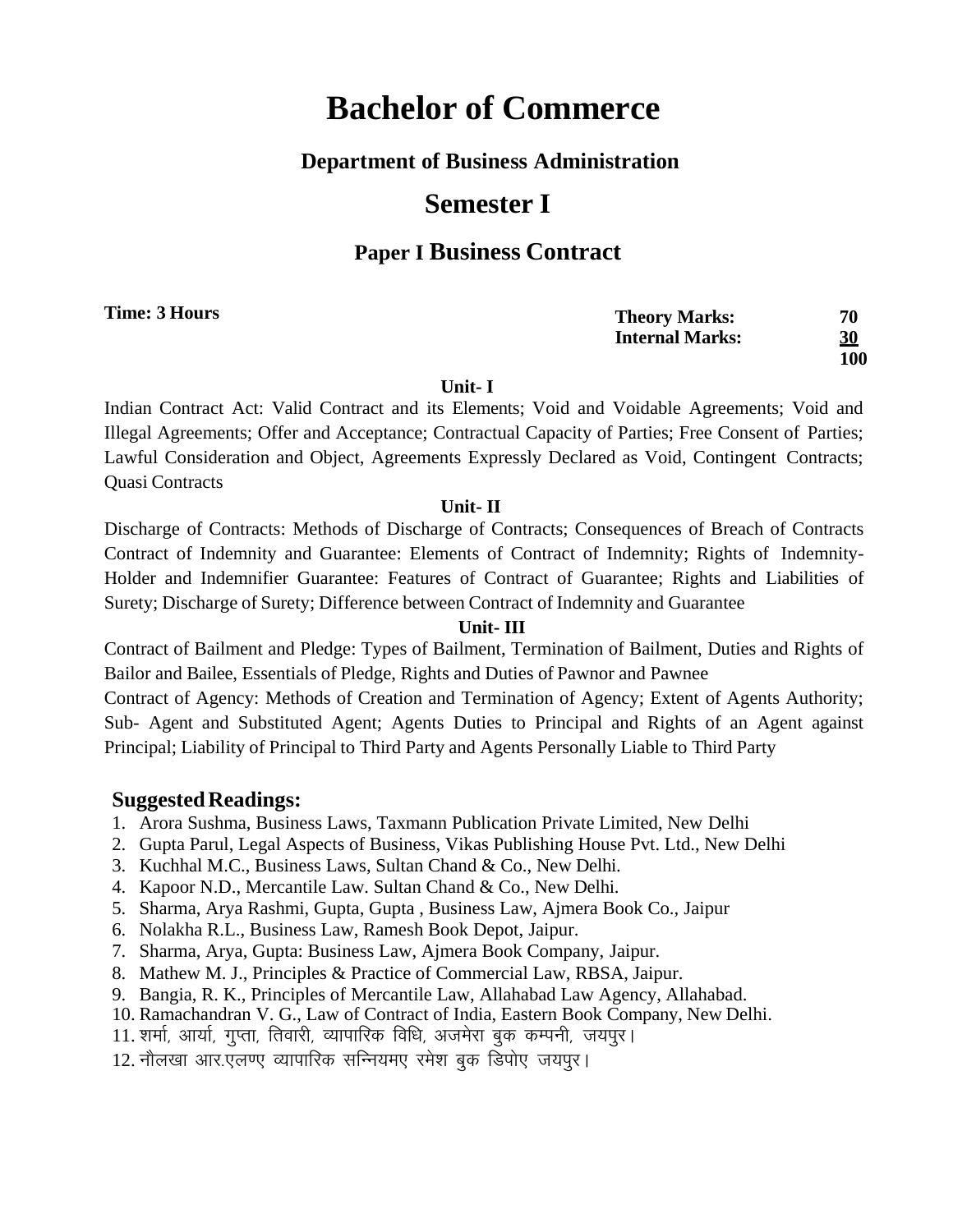#### **Department of Business Administration**

#### **Semester – I**

#### **Paper II Entrepreneurship**

#### **Unit-I**

Entrepreneurship: Meaning, Elements, Determinants and Importance of Entrepreneurship, Dimensions of Entrepreneurship, Types of BusinessEntities

# **Unit II**

Concept of Small and Medium Enterprises, Role of SMEs, Policies Governing Small Enterprises in India, Project Feasibility, Business Idea Generation Techniques, Identification of Business Opportunities, Management of Small Business Enterprises, Role of DICs in Promoting Small ScaleEntrepreneurs

# **Unit III**

Start up Process of Small Enterprises, Organizational Structure of Small Scale Industries in India, Taxation Benefits and Concessions to Small Scale Industries, Problems of Small Scale Industries and Properties. Entrepreneurial Development in India - History, Objectives, Stages of Growth, Target Group, Programmes.

- 1. Roy, Entrepreneurship, Oxford University Press, New Delhi
- 2. Desai Vasant, Dynamics of Entrepreneurial Development and Management, Himalaya Publishing House, Mumbai
- 3. Sudha G.S., Entrepreneurship and Small Business Management, Ramesh Book Depot,Jaipur.
- 4. Sharma, Sharma, Nagar, Jain, Bakshi Entrepreneurship and Small Business Management, Ajmera Book Company, Jaipur
- 5. Mathur, Abha, Entrepreneurship, Taxmann Publication Private Limited, New Delhi
- 6. Dailey, Entrepreneurial Management, Mc Graw Hill, New Delhi
- 7. Tandon, Environment & Entrepreneur, Chug Publication, Allahabad
- 8. सुधा जी.एस., व्यावसायिक उद्यमिता, रमेश बुक डिपो, जयपुर।
- 9. नौलखा आर.एल., उद्यमिता एवं लघु व्यवसाय प्रबंध, रमेश बुक डिपो, जयपुर।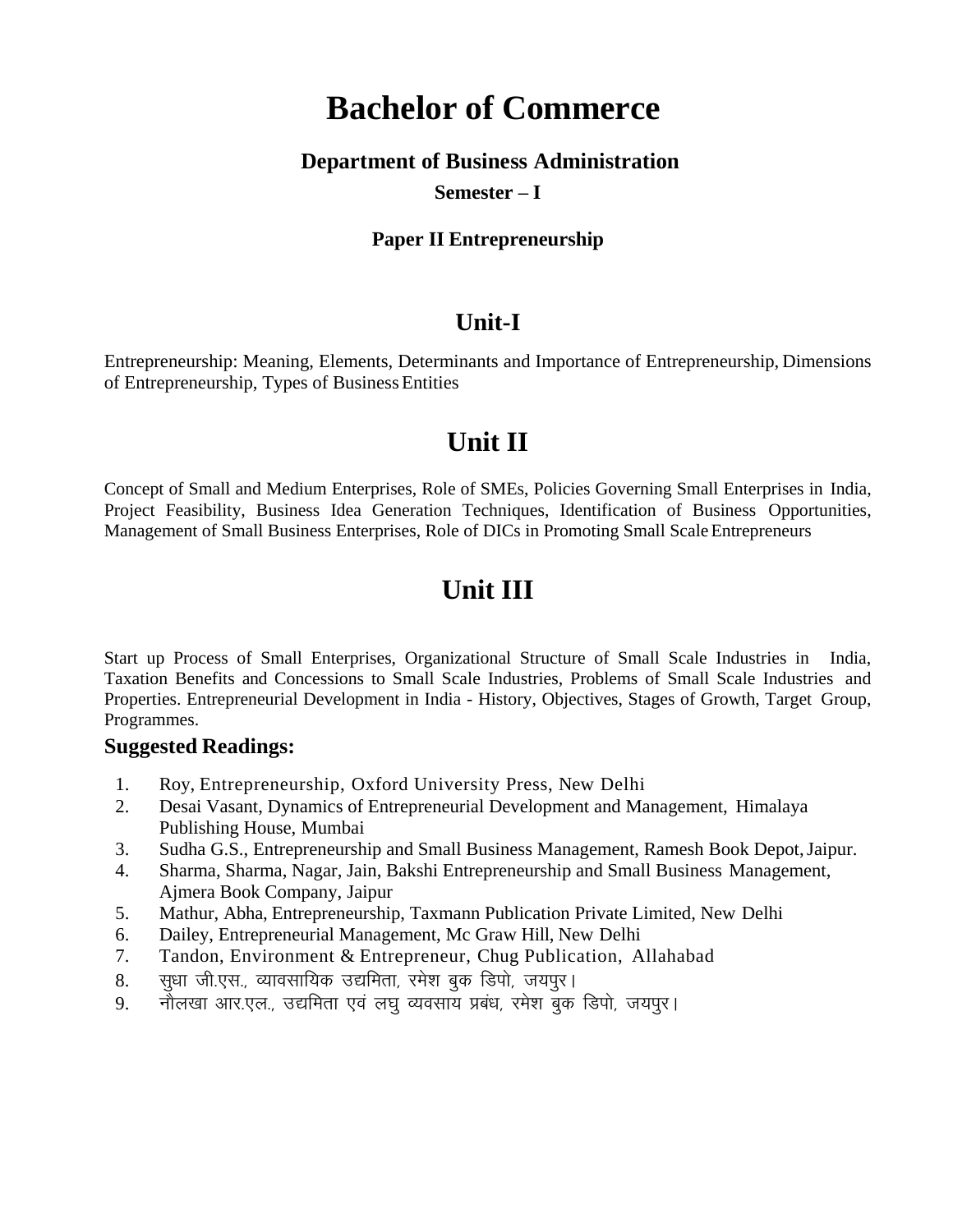## **Department of Business Administration Semester II Paper I Business Laws**

**Time: 3 Hours**

| <b>Theory Marks:</b>   | 70        |
|------------------------|-----------|
| <b>Internal Marks:</b> | <u>30</u> |
|                        | 100       |

#### **Unit-I**

Sales of Goods Act 1930 – Nature, Formation of Contract of Sale of Goods; Conditions and Warranties, Transfer of Property; Performance of Contract of Sales; Rights of Unpaid Seller; Suits of Breach of Contract.

#### **Unit- II**

Indian Partnership Act 1932– Nature and Characteristics of Partnership; Formation of Partnership; Duties and Obligations of Partners; Dissolution of Partnership Firm; LLP – Introduction, Scope, Formation and Incorporation of LLP

### **Unit-III**

Consumer Protection Act 1986:- Salient Features of Consumer Protection Act; Rights of Consumers; Consumer Protection Councils; Consumer Disputes Redressal Machinery.

- 1. Arora Sushma, Business Laws, Taxmann Publication, Private Limited, New Delhi
- 2. Kuchhal M.C., Kuchhal Vivek, Business Legislation for Management, Vikas Publishing, New Delhi
- 3. Aiyar P. Ramanatha, The Sales of Goods Act, The University Book Agency, New Delhi.
- 4. Khergamvalaon J. S., The Negotiable Instrument Act, N M Tripathi Pvt. Ltd, Bombay
- 5. Kuchhal, M. C., Business Laws, Sultan Chand & Co., New Delhi.
- 6. Kapoor, N. D., Mercantile Law, Sultan Chand & Co., New Delhi.
- 7. Nolakha R.L., Business Law, Ramesh Book Depot, Jaipur.
- 8. Sharma, Arya, Gupta: Business Law, Ajmera Book Company, Jaipur.
- 9. नौलखाए व्यापारिक सन्नियम, रमेश बुक डिपो, जयपुर
- 10. सिंहल, व्यापारिक एवं ओद्योगिक विधि, अजमेरा बक डिपो, जयपर
- 11. शर्मा, आर्य, शर्मा, व्यापारिक विधि, अजमेरा बुक कम्पनी,जयपुर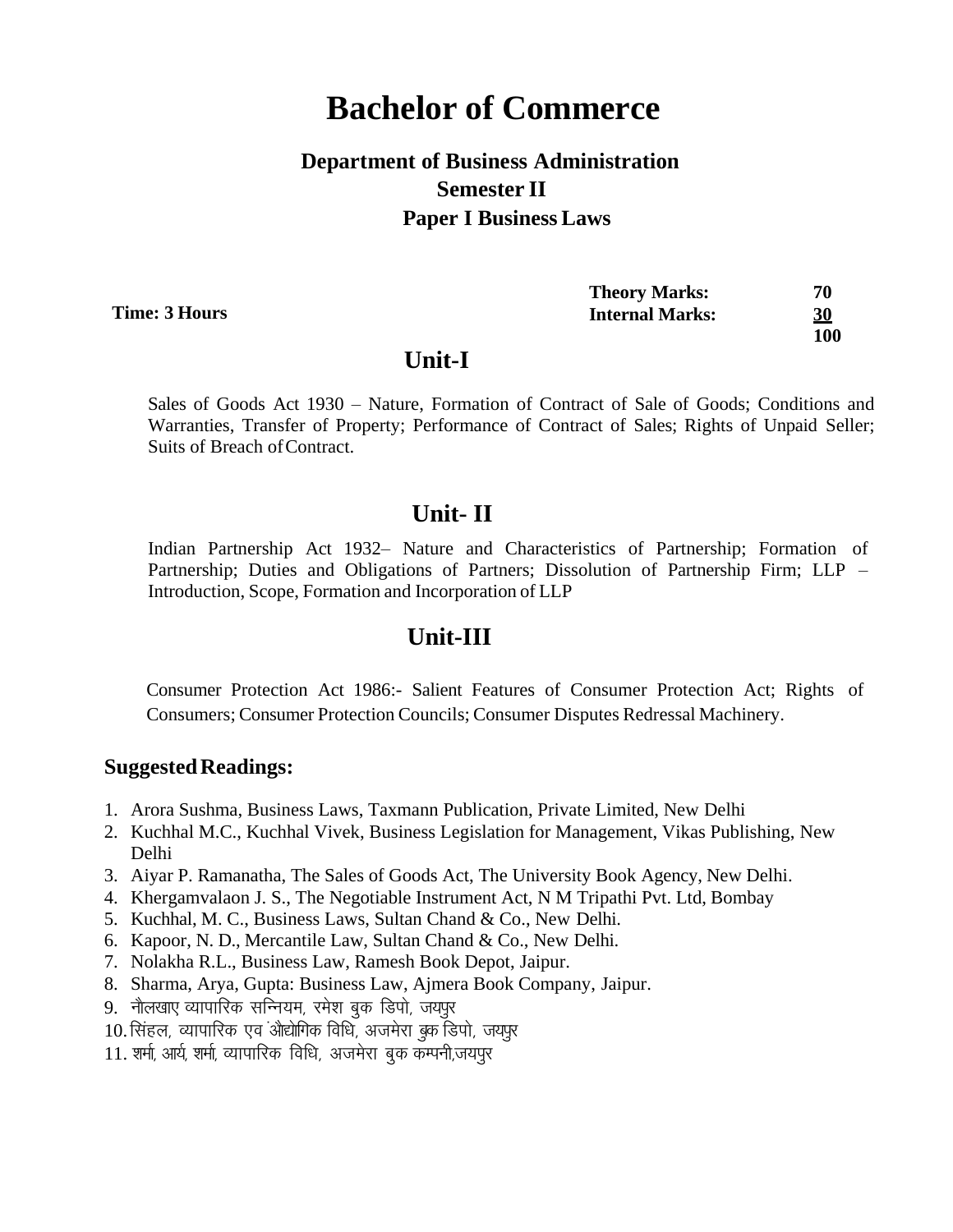#### **Department of Business Administration Semester – II Paper II Business Communication**

**Time: 3 Hours**

| <b>Theory Marks:</b>   | 70        |
|------------------------|-----------|
| <b>Internal Marks:</b> | <u>30</u> |
|                        | 100       |

#### **Unit-I**

Business Communication: Meaning, Importance, Purpose, Dimensions of Communication, Process of Communication, Principles of Effective Business Communication, 7 Cs of Communication, Types of Communication, Barriers of Communication and Overcoming Barriers, Social Media: Role, Major Platforms, Impact and Ethics

#### **Unit-II**

Interview: Meaning, Types, Preparation by Interviewer and Candidate, Presentation: Meaning, Process, Guidelines, Audio-Visual Aids in Presentation, Speeches: Prepared vs. Impromptu, Listening: Effective Listening, Principles and Advantages, Meetings: Concept, Importance, Procedure of Convening a Meeting

#### **Unit –III**

Business Letter Writing: Essentials of Effective Correspondence, Functions and Kinds, Layout and Types of Letter Writing, Job Application and Resume Writing, Report Writing: Importance, Types, Parts and Characteristics of a good Report, E-Correspondence: E-Mail and E-Mail Etiquettes

- 1. Sinha, K. K., Business Communication, Galgotia Publishing House, New Delhi
- 2. Verma, Shalini, Business Communication, Viaks Publishing House Private Limited, New Delhi
- 3. Robinson, David, Business Etiquette, Kogan Page, London
- 4. Hand Book of Practical Communication Skills-Chrissie Wrought, Jaico Publishing House.
- 5. Ray, Reuben, Communication Today Understanding Creative Skills, Himalaya Publishing House, New Delhi
- 6. Chhabra, T.N., Communication for Management, Sun India Publication, New Delhi
- 7. Vyavsayik Sampreshan \*\*\*\*\*\*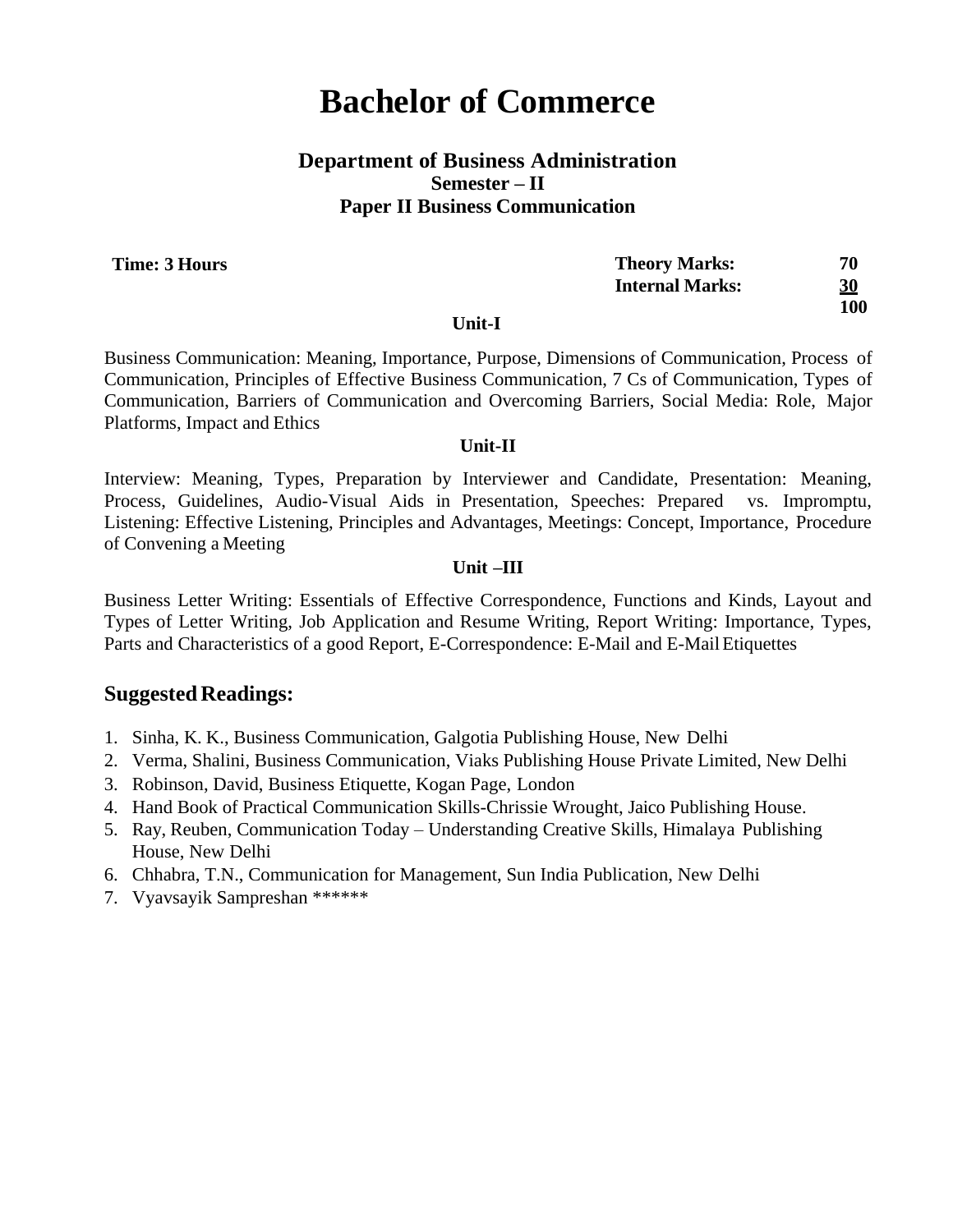#### **Department of Business Administration**

# **Semester III**

### **Paper I Corporate Law**

**Time: 3 Hours**

| <b>Theory Marks:</b>   | 70  |
|------------------------|-----|
| <b>Internal Marks:</b> | 30  |
|                        | 100 |

### **Unit- I**

Overview of major provisions of Companies act, 2013, Company- Meaning, Nature, Kinds of Companies, One Person Company: Provisions, Privileges, Limitation.

### **Unit- II**

Formation of Company:- Promotion of Company; Functions of Promoter; Importance of Promoter; Promoter's Remuneration; Legal Status of Promoter; Rights of Promoters; Duties of Promoters; Liabilities of Promoters; Pre-Incorporation Contracts, Incorporation and Commencement of Business. Prospectus: - Definition; Contents; Statement in Lieu of Prospectus; Misleading Prospectus and its Consequences, Types of Prospectus**,** Share and Share Capital

### **Unit- III**

Memorandum of Association: - Meaning; Importance; Clauses of Memorandum of Association and Their Alteration; Doctrine of Ultra-Vires, Articles of Association: - Meaning; Contents; Alteration of Articles of Association; Constructive Notice and Doctrine of Indoor Management.

- 1. Kuchal M.C., Modern Indian Company Law, Shree Mahavir Books, Noida.
- 2. Singh Avtar, Company Law; Eastern Book Company, Lucknow.
- 3. Majumdar, Kapoor, Company Law & Practices, Taxmann Publications Pvt. Ltd., New Delhi.
- 4. Bhandari M. C., Company Law Procedure, Wadhawa & Company Law Publishers, New Delhi.
- 5. Circulars & Clarifications on Company Law, Taxmann Allied Services Pvt. Ltd., NewDelhi.
- 6. Sachdeva Suresh, Company Law, Laxmi Narayan Agarwal, Agra.
- 7. Kapoor G. K., Saxena S. B., Company Law, Kitab Mahal, New Delhi.
- 8. Gogna P. P.S., Text Book on Company Law, S. Chand & Company Ltd., NewDelhi.
- 9. Kapoor N.D., Company Law incorporating the provisions of the Companies Amendment Act
- 10. नौलखा, आर.एल, कम्पनी अधिनियम एवंसचिवीय पद्धति, रमेश बुक डिपो, जयपुर
- 11. माथूर, सक्सेना, बिनानी, कम्पनी अधिनियम एवं सचिवीय पद्धति, आदर्श प्रकाशन, जयपूर
- 12. ) जोशी, खींचा, गोयल, कम्पनी अधिनियम एवं सचिवीय पद्धति, अजमेरा बुक कम्पनी जयपुर
- 13. गुप्ता पी.सी., कम्पनियों का वैधानिक परिवेश, श्री महावीर डिपो, दिल्ली
- 14. रॉय कैलाश, कम्पनी विधि, इलाहांबाद लॉ एजेंसी, इलाहाबाद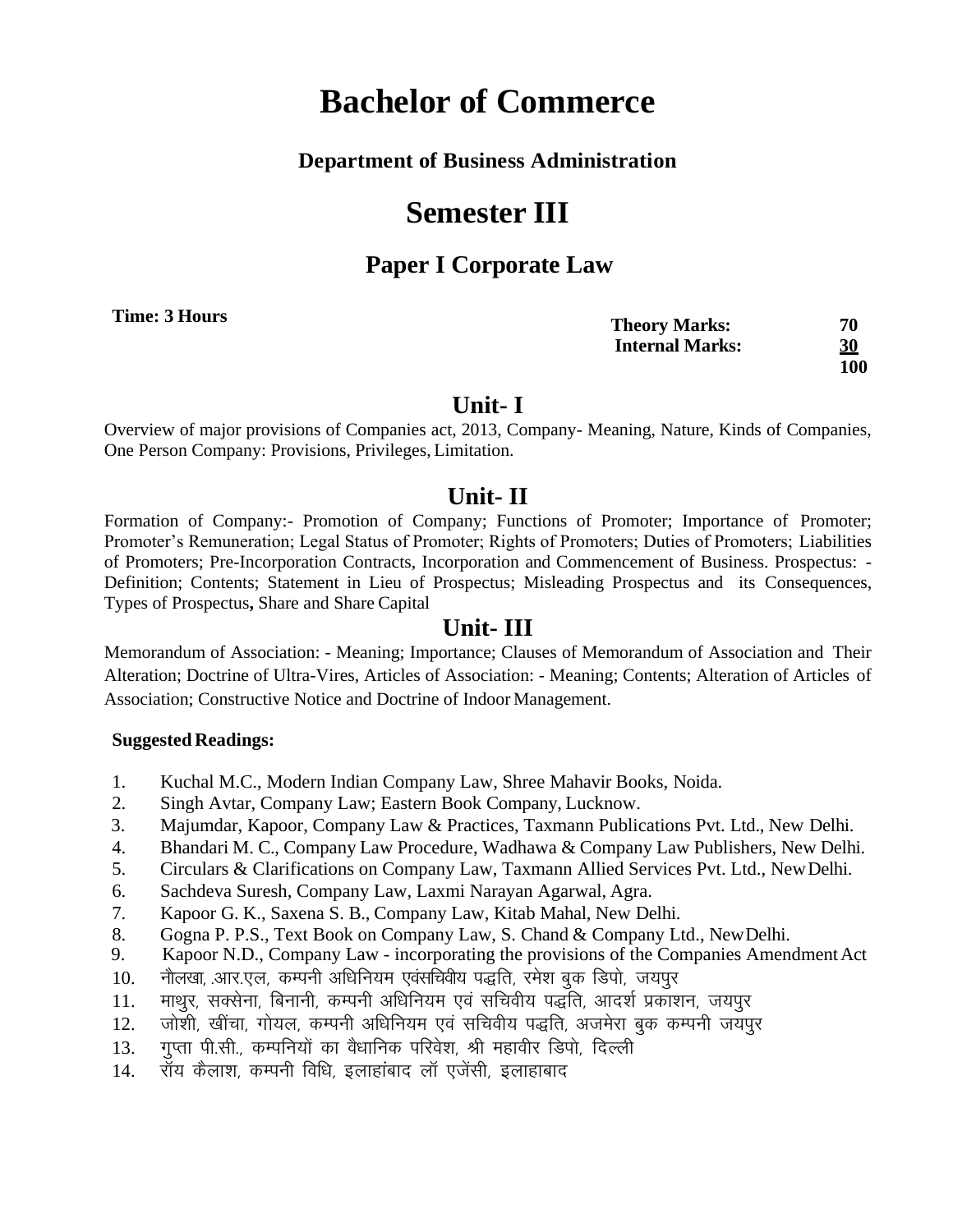#### **Department of Business Administration**

# **Semester III**

### **Business Management**

| Paper-II | <b>Theory Marks:</b>   | 70        |
|----------|------------------------|-----------|
|          | <b>Internal Marks:</b> | <u>30</u> |
|          |                        | 100       |

#### **Unit- I**

Management: Introduction, Principles, Process, Management by Objectives, Planning: Characteristics, limitations, Criteria of Effective Planning, Principles of Techniques of Planning & its Types, Organizing: Characteristics, Importance, Principles, Theories, Formal and Informal Organization, Types of Organization Structure, Centralization & Decentralization

#### **Unit- II**

Coordination and Co-operation, Decision Making, Authority and Responsibility, Power, Delegation, Direction: Nature, Importance, Principles, Scope and Components, Leadership: Nature, Importance, Theories of Leadership, Traits and Styles

#### **Unit- III**

Motivation: Concept, Significance and Theories, Controlling: Concept, Significance, Process, Principles, Tools and Techniques, Limitations

- 1. Vashisht, Neeru, & Vibhuti Vashisht, Principles of Management, Taxmann Publications Pvt. Ltd., New Delhi
- 2. Gupta R. N., Principles of Management, S. Chand & Company, New Delhi
- 3. Joseph L. Massie, Essentials of Management, PHI Learning Pvt. Ltd, New Delhi.
- 4. Prasad Lallan & Gulshan S. S., Management: Principles, & Practices, S. Chand & Company, NewDelhi.
- 5. Bhat Anil, & Arun Kumar, Management: Principles, Processes & Practices, Oxford University Press, New Delhi.
- 6. Mathur B.S. & Mathur Navin, Management, Malik & Company, Jaipur
- 7. Sudha G. S., Management, RBSA Publishers,Jaipur
- 8. Sharma, Sharma, Gupta, Malhotra, Business Management, Ajmera Book Co., Jaipur
- 10. Gupta C. B., Principles & Practices of Management, Mayoor Paperworks, Noida
- 11. शर्मा, शर्मा, मल्होत्रा एवं पारीक, प्रबंध, अजमेरा बुक कंपनी, जयपुर।
- 12. नौलखा आर.एल., कंपनी अधिनियम एवं सचिवीय पद्वति, रमेश बक डिपो, जयपर।
- 13. सुधा जी.एस., प्रबंध अवधारणाएं एवं संगठनात्मक व्यवहार, रमेश बुक डिपों, जयपुर।
- 14. सुराणा, शर्मा, प्रबंध चिंतन का इतिहास, रमेश बुक पब्लिशिंग हाउस, जयपुर।
- 15. सुधा जी.एस., प्रबंध, युनिवर्सिटी बुक हाउस, जयपुर।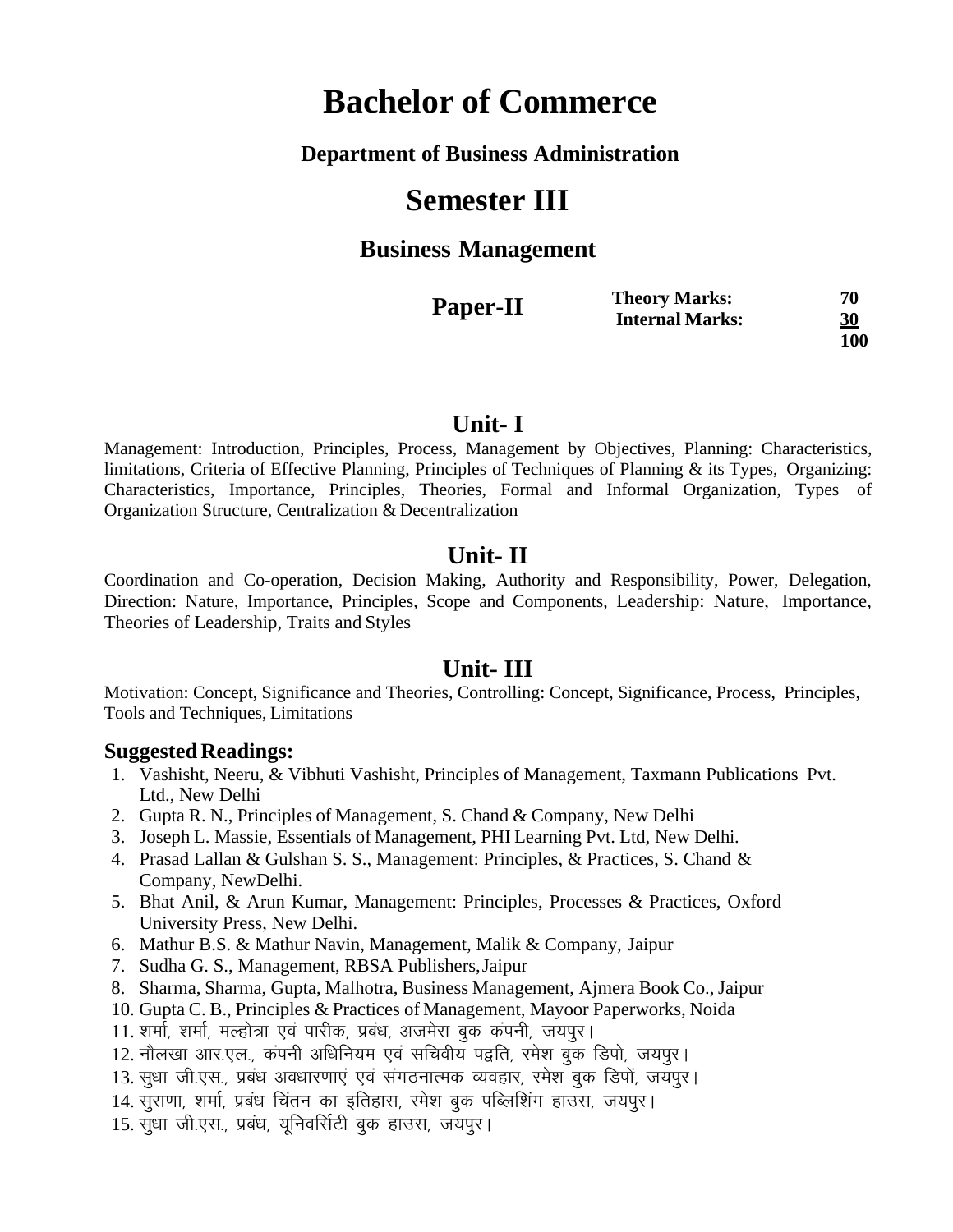# **Department of BusinessAdministration Semester IV**

### **Paper-I Secretarial Practices**

| Time: 3 Hours | <b>Theory Marks:</b>   | 70  |
|---------------|------------------------|-----|
|               | <b>Internal Marks:</b> | 30  |
|               |                        | 100 |

#### **Unit- I**

Company Management: Directors and Key Managerial Personnel; Company Secretary andPracticing Company Secretary

### **Unit- II**

Meetings of Company: General Body Meetings, Board Meetings, Shareholder Meetings, Declaration and Payment of Dividend, Inspection, Inspection and Enquiry, Prevention of Operation and Mismanagement

### **Unit- III**

Winding Up, Company Law in Computerised Environment, E-Governance, E-Filing

- 1. Kuchal M.C., Modern Indian Company Law Shri Mahavir Books, Noida
- 2. Singh Avtar ,Company Law, Eastern Book Company, Lucknow
- 3. Mathew M. J., Company Law & Secretarial Practices, RBSA,Jaipur
- 4. Majumdar, Kapoor, Company Law & Practices, Taxmann Publications Pvt. Ltd., New Delhi
- 5. Bhandari M. C., Company Law Procedure, Wadhawa & Company Law Publishers, New Delhi
- 6. Circulars & Clarifications on Company Law, Taxmann Allied Services Pvt. Ltd., NewDelhi
- 7. Sachdeva Suresh, Company Law, Laxmi Narayan Agarwal, Agra
- 8. Kapoor G. K., Saxena S. B.: Company Law, Kitab Mahal, New Delhi
- 9. नौलखा, आर.एल, कम्पनी अधिनियम एवंसर्चिवीय पद्धति, रमेश बुक डिपो, जयपुर
- 10. माथुर, सक्सेना, बिनानी, कम्पनी अधिनियम एवं सचिवीय पद्धति, आदर्श प्रकाशन, जयपुर
- 11. जोशी, खींचा, गोयल, कम्पनी अधिनियम एवं सचिवीय पद्धति, अजमेरा बुक कं, जयपुर
- 12. गुप्ता पी.सी., कम्पनियों का वैधानिक परिवेश, श्री महावीर डिपो, दिल्ली
- 13. रॉय कैलाश, कम्पनी विधि, इलाहाबाद लॉ एजेंसी, इलाहाबाद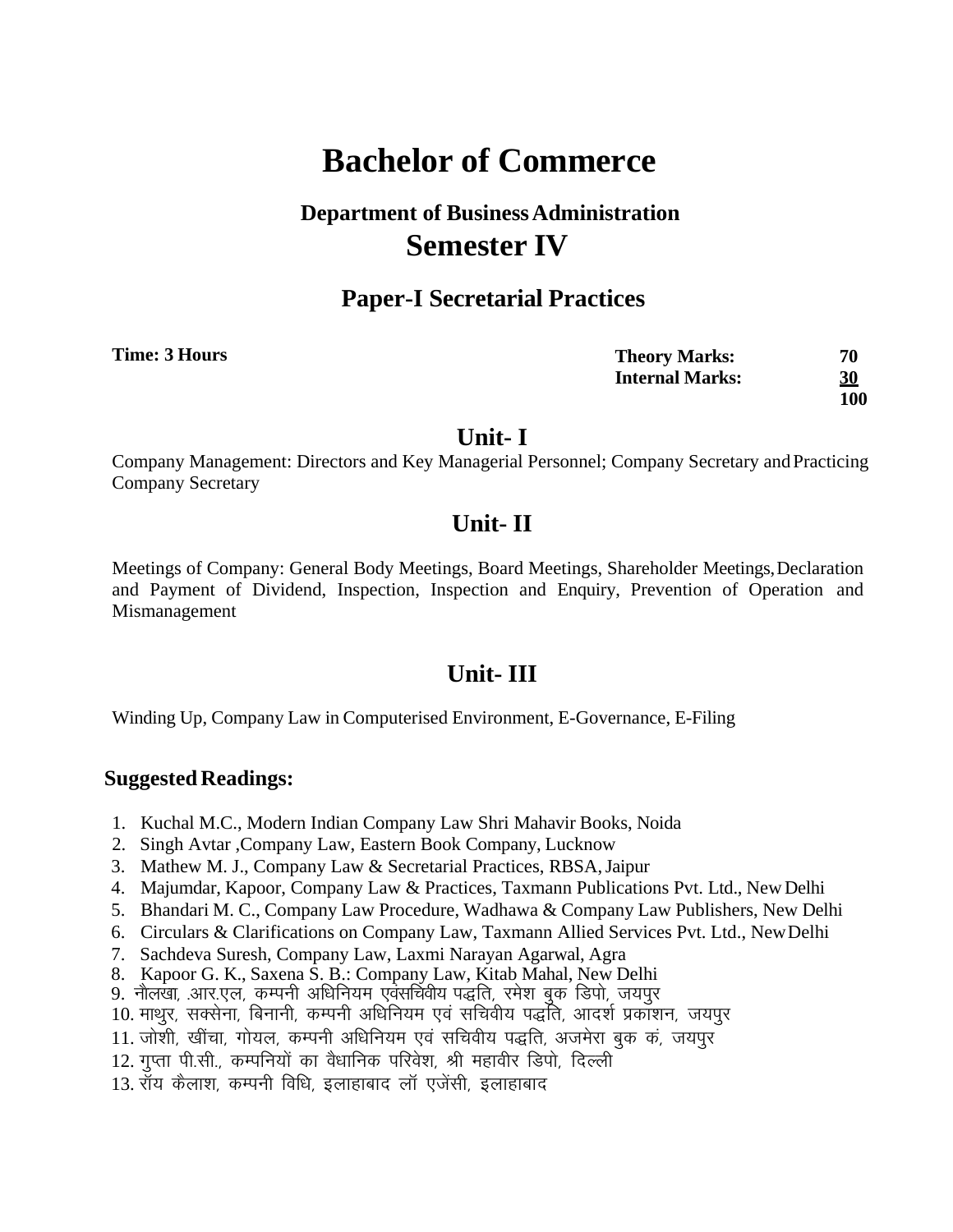# **Bachelor of Commerce Department of BusinessAdministration Semester IV Paper II Principles of Marketing**

**Time: 3 Hours**

**Theory Marks: 70 Internal Marks: 30 100**

## **Unit-I**

Marketing: Nature, Importance and Scope of Marketing, Challenges, Marketing Concepts, Marketing Mix, Difference between Marketing and Selling, Market Segmentation, Targeting and Positioning

## **Unit-II**

Product: Concept, Consumer and Industrial Goods, Product Life Cycle, Product Planning and Development, Packaging: Functions, Brand Name, Trademark, After Sales Services, Price: Factors affecting price and price strategies, Place: Distribution Channels, Physical Distribution of goods

# **Unit-III**

Promotion: Promotion Mix: Meaning and Techniques, Sales Promotion, Advertising: Concepts, Advantages and Disadvantages, Personal Selling, Public Relations, Service Marketing, Relationship Marketing

- 1. Kotler, Philip, Marketing Management Analysis, Planning Implementation and Control, Prentice Hall of India, New Delhi
- 2. Stanton, William J, Fundamentals of Marketing, McGraw Hill
- 3. Cundiff, E.W, Still, R.R. & Govini, Fundamentals of Modern Marketing, Prentice Hall of India, New Delhi
- 4. Kotler & Armstrong, Principles of Marketing ,Prentice Hall of India, New Delhi
- 5. Sharma, Kavita, Principles of Marketing, Taxmann Publication Private Limited, New Delhi
- 6. नौलखा, आर.एल., विपणन के सिद्धान्त, रमेश बुक डिपो, जयपुर
- 7. मेहता,कोठारी,शर्मा, विपणन प्रबन्ध, रमेश बुक डिपो, जयपुर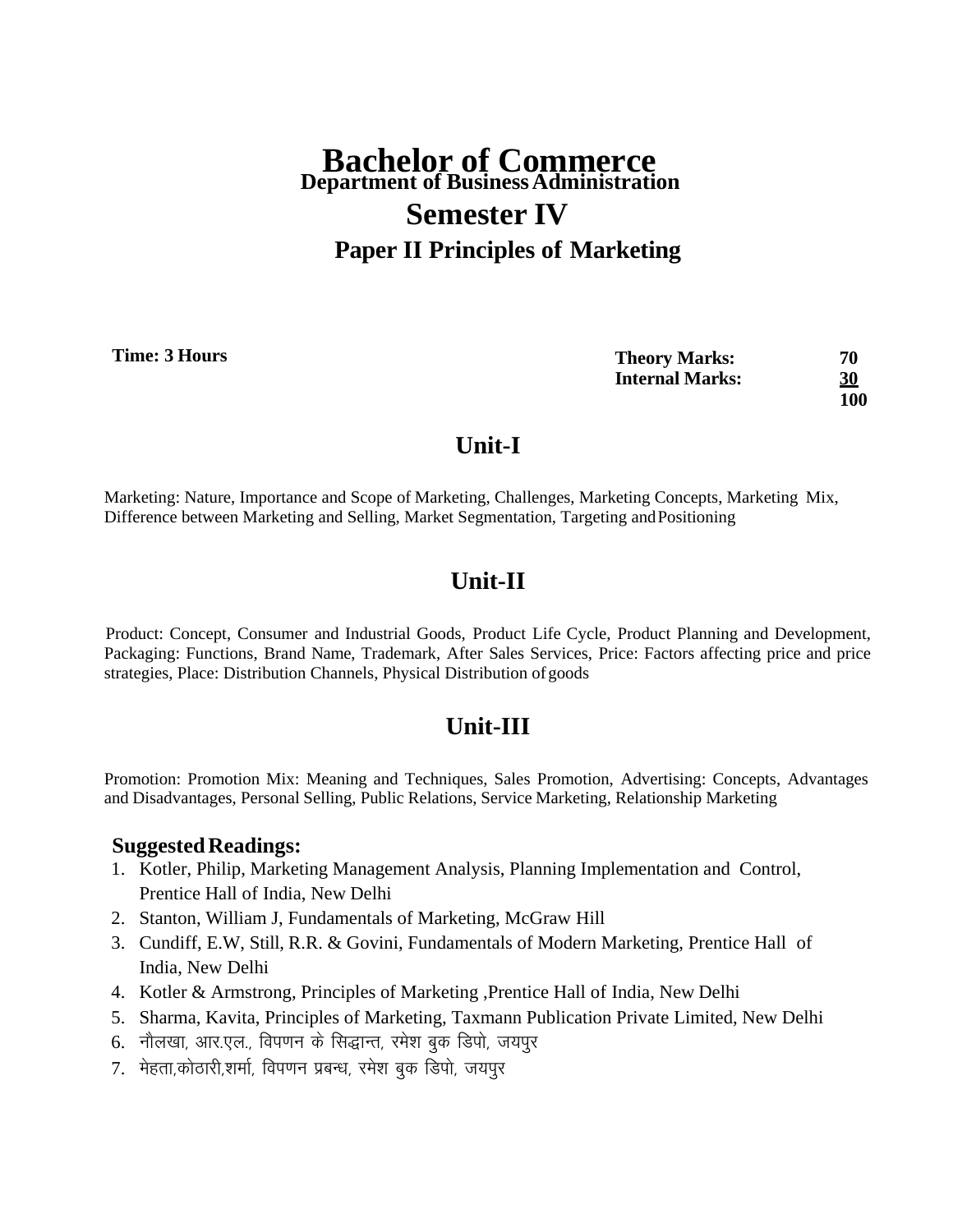# **Department of Business Administration Semester V**

### **Paper I Functional Management**

| 3 Hours | <b>Theory Marks:</b>   | 70  |
|---------|------------------------|-----|
|         | <b>Internal Marks:</b> | 30  |
|         |                        | 100 |

#### **Unit- I**

Functional Management: Meaning, Objectives, Role of Functional Manager, Human Resource: Meaning, Scope, Role and Functions of Human Resource Management, Organization of Personnel Department, Human Resource Planning, Job analysis, Recruitment, Selection, Placement and Induction, Training and development , performance appraisal and Merit Rating

#### **Unit- II**

Financial Management: Finance Function, Scope and Importance, Functions and Role of Financial Manager, Financial Planning and capital structure, sources of Finance, working Capital and its Sources. Production Management: Nature, Scope, Importance, Production Process, Production Planning and Control, Quality Control, Product Design and Product Research

#### **Unit- III**

Materials Management: Meaning, Scope and Functions, Purchase Planning, Inventory Planning and control, Vendor Development DGS and D, Purchase Process and Procedure, Operations Management: Basics, Functions of Operations Manager, Challenges, Facility, Location: Need, Nature, Types, Factors affecting Facility decisions, Types of Manufacturing Systems, Plant Layout : Types , Process Layout, Assembly Line: Types, Advantages and Disadvantages

#### **Suggested Readings:**

- 1. Flippo Edwin B, Personnel Management, Mc Graw Hill Education Private Limited, Noida
- 2. Yoder Dale : Personnel Management & Industrial Relations, Prentice Hall of India, New Delhi
- 3. Mathew M. J., Functional Management, RBSA Publishers, Jaipur.
- 4. Mathur B. L., Functional Management, RBSA Publishers, Jaipur.
- 5. शर्मा, शर्मा, सुराणा, मानव संसाधन प्रबंध, रमेश बुक डिपो, जयपूर
- 6. सुधा जी.एस., क्रियात्मक प्रबंध, रमेश बुक डिपा, जयपूर
- 7. नौलखा आर.एल, क्रियात्मक प्रबंध, रमेश बुक डिपो, जयपुर

**Time:**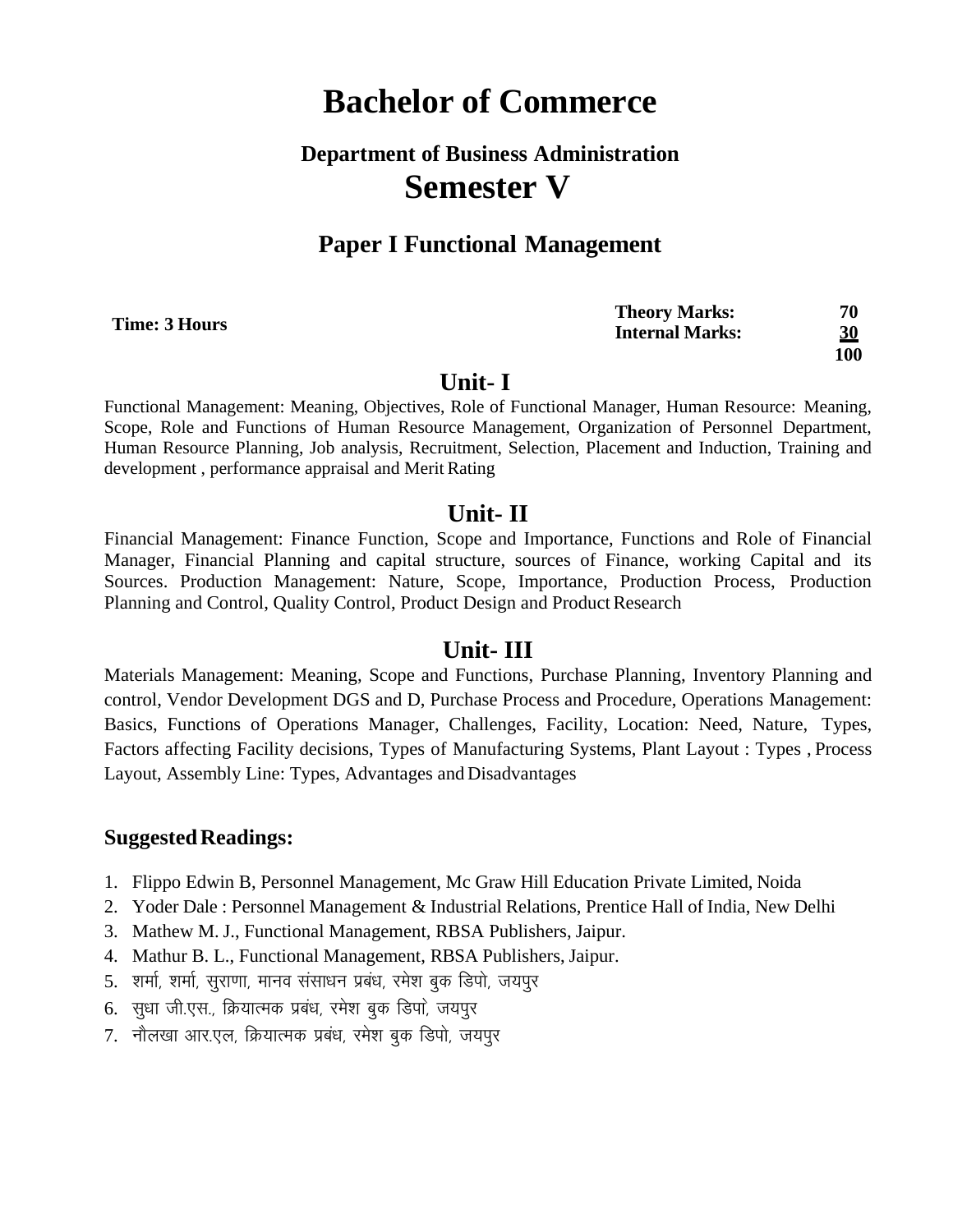# **Department of Business Administration Semester V Paper II Advertising and Sales Promotion**

**Time: 3 Hours**

| <b>Theory Marks:</b>   | 70         |
|------------------------|------------|
| <b>Internal Marks:</b> | 30         |
|                        | <b>100</b> |

#### **Unit I**

Advertising: Meaning, Role, Importance, Types, Objectives, Legal, Social and Economic Aspects of Advertising, Types of Media, Selection of Media, Advertising Agencies- Selection, Compensation, Appraisal

#### **Unit II**

Advertising copy, Message Generation, Advertising Themes and appeals, Preparation of an Advertising copy, Planning and managing advertising campaign, Evaluating advertising effectiveness, advertisingEthics

#### **Unit III**

Sales Promotion: Nature of Sales Promotion, Distinction with Advertising and Personal Selling, Role and Importance, Types of Sales Promotion, Sales Promotion of Industrial and Consumer Products, Export Sales Promotion: Types and Importance and their relevance in modern context

- 1. Cundiff, Still & Govani, Sales Management, Prentice Hall of India Pvt. Ltd. New Delhi
- 2. Carter Tony, Sales Force Management, Jaico Publishing House, Mumbai
- 3. Panda, Sales and Distribution Management, Oxford University Press, Mumbai
- 4. Sudha G. S., Sales and Advertising Management, Ramesh Book Depot, Jaipur
- 5. David Jobber, Geoff Lancaster, Selling and Sales Management, Pearson Education, New Delhi
- 6. Douglas, William, Thomas, Sales Management, Replika Press Pvt. Ltd.
- 7. सुधा जी.एस., विक्रय संवर्द्धन एवं विक्रय प्रबंध, रमेश बुक डिपो, जयपुर।
- 8. नौलखा आर.एल., विक्रय संवर्द्धन एवं विक्रय प्रबंध, रमेश बुक डिपो, जयपुर।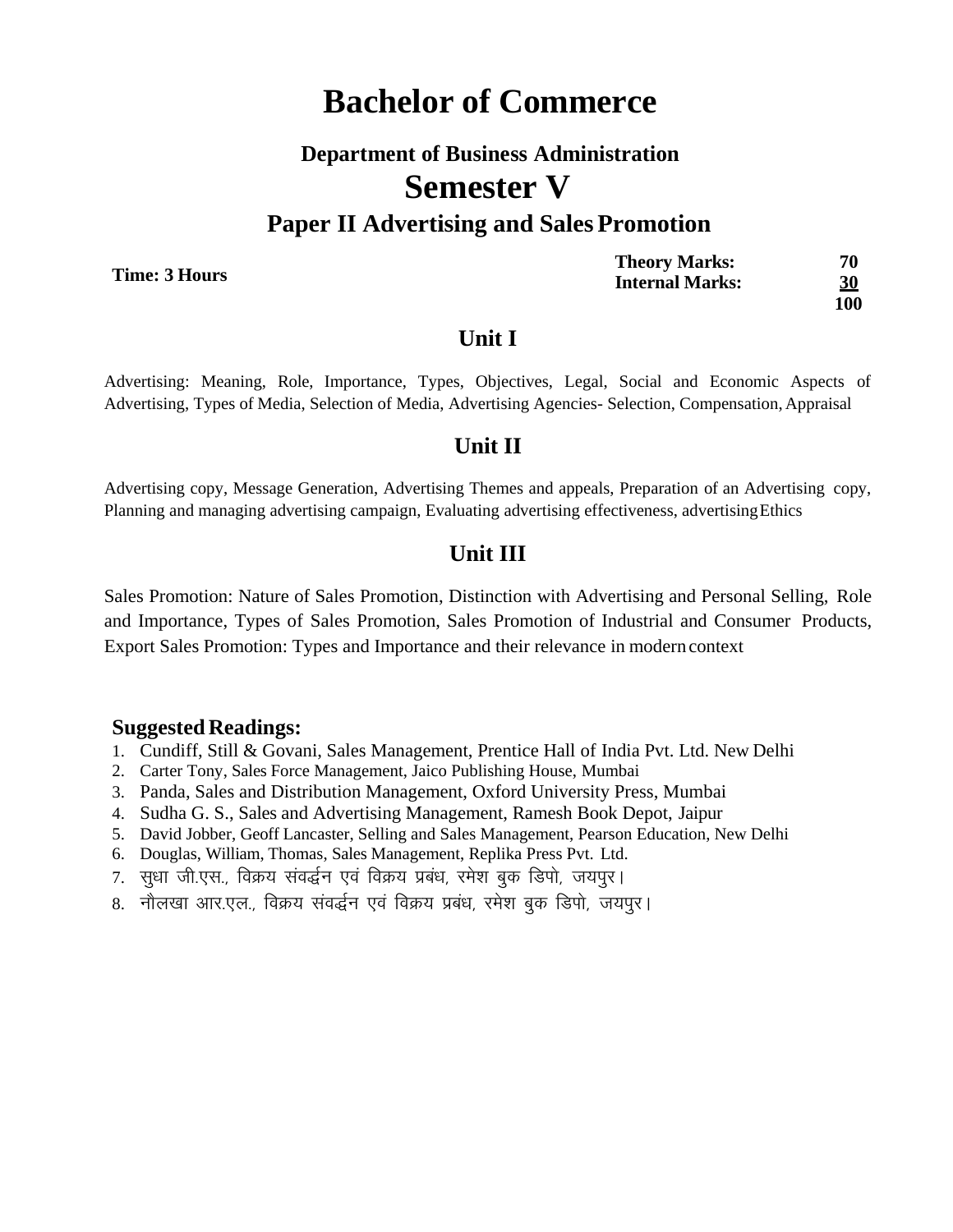#### **Department of Business Administration**

# **Semester VI**

### **Paper I Business Ethics and Corporate Governance**

**Time: 3 Hours**

**Theory Marks: 70 Internal Marks: 30 100**

## **Unit- I**

Business Ethics: Meaning, Nature, Scope and Importance, Ethical Standard of Business, Types of Unethical Business Conduct, Causes of Unethical Conduct, Measures to Improve Ethical Conduct in Business, Ethical Issues related to Advertisement, Finance and Technology, Personal Ethics and Business Ethics

### **Unit- II**

Corporate Social Responsibility: Concept, Nature, Scope and Importance, Corporate Governance, Concept, Importance for Industry, Concept, and Relevance of Gandhian Approach and Trusteeship in modern business, Gandhiji's Doctrine of Satya and Ahimsa, Green BusinessPractices

### **Unit- III**

Corporate Governance: Meaning, Need and issues, Code of Corporate Practices, Corporate Governance and Role of Board of Directors, International Corporate GovernancePractices

- 1. Sanjeev, Rinku and Khanna, Arul: Ethics and Values in Business Management, ANE Books Pvt. Ltd., Chennai
- 2. Chakraborty, S.K. and Bhattacharya, Pradip: Human Values, New Age International(P)Ltd. Publishers, New Delhi
- 3. Mehta,J. and Gupta, P.: Business Ethics and Ethos, Pragati Prakashan, Merrut
- 4. Chakraborty, Shitangsu K., Chatterjee, Samir R.: Applied Ethics in Management: Towards New Perspectives, Springer Science & Business Media
- 5. Collins, Dennis: Business Ethics; Best Practices for Designing and Managing Ethical Organizations, sage Publications Inc.
- 6. Prabhakaran, S, Business Ethics and Corporate Government, Excel Books, New Delhi
- 7. Sharma, J.P., Business Ethics and CSR, ANE Books, Chennai